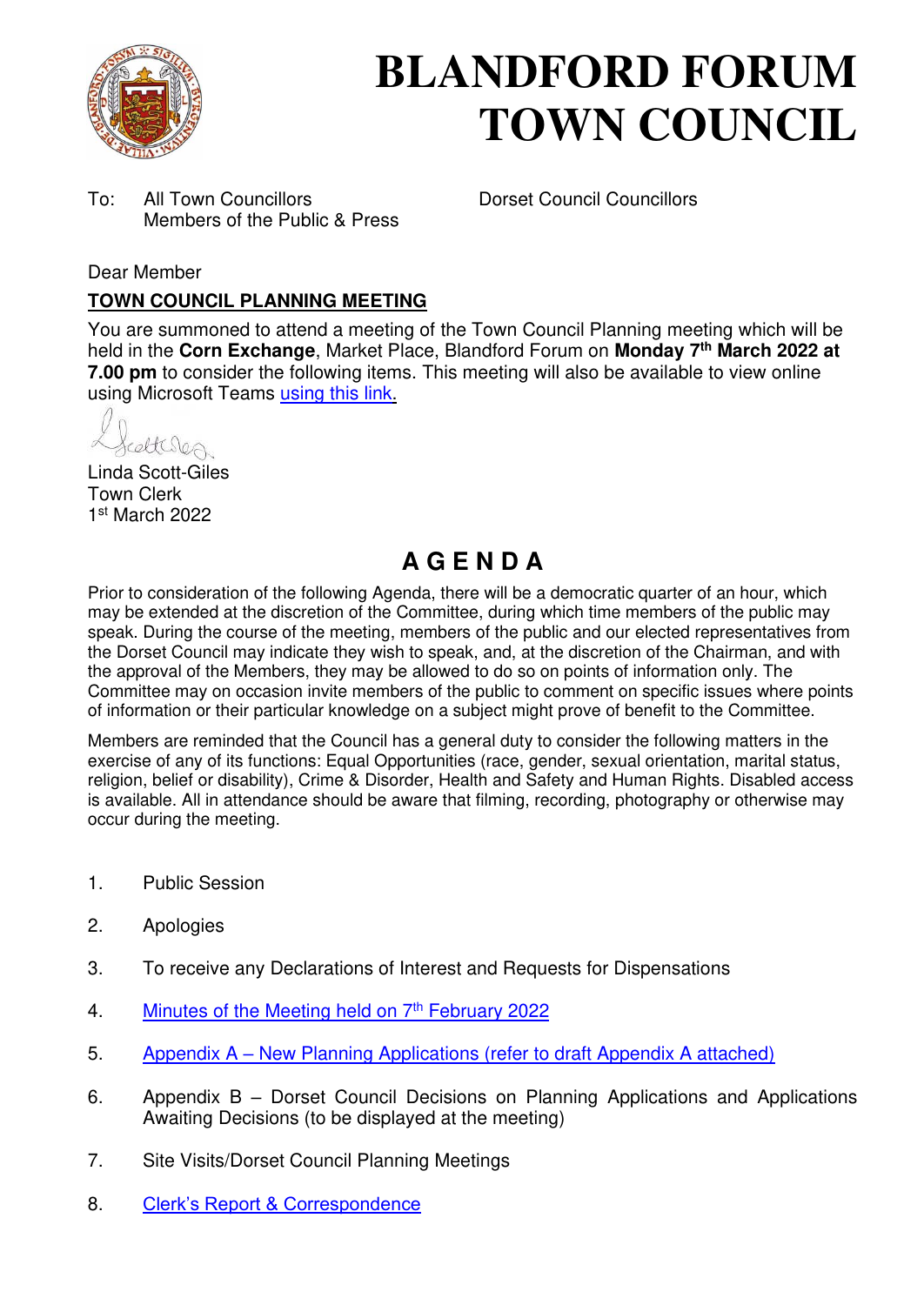- 9. To consider responding to the draft recommendations for the [Community Governance](https://www.dorsetcouncil.gov.uk/councillors-committees-elections/elections-and-voting/community-governance-review)  [Review,](https://www.dorsetcouncil.gov.uk/councillors-committees-elections/elections-and-voting/community-governance-review) set out by Dorset Council
- 10. To consider commenting on the new **Dorset Council Parking Order** proposals, for or against, together with the reasons for which they are made (deadline 18th March 2022, details were sent to Councillors on 24th February 2022)

**Minutes of the Town Council and Committee meetings are available from Blandford Library, the Town Clerk's Office and at [www.blandfordforum-tc.gov.uk.](http://www.blandfordforum-tc.gov.uk/)** 

**Town Clerk's Office Church Lane, Blandford Forum Dorset DT11 7AD**





**Tel: 01258 454500 • Fax: 01258 454432 Email: admin@blandfordforum-tc.gov.uk [www.blandfordforum-tc.gov.uk](http://www.blandfordforum-tc.gov.uk/)**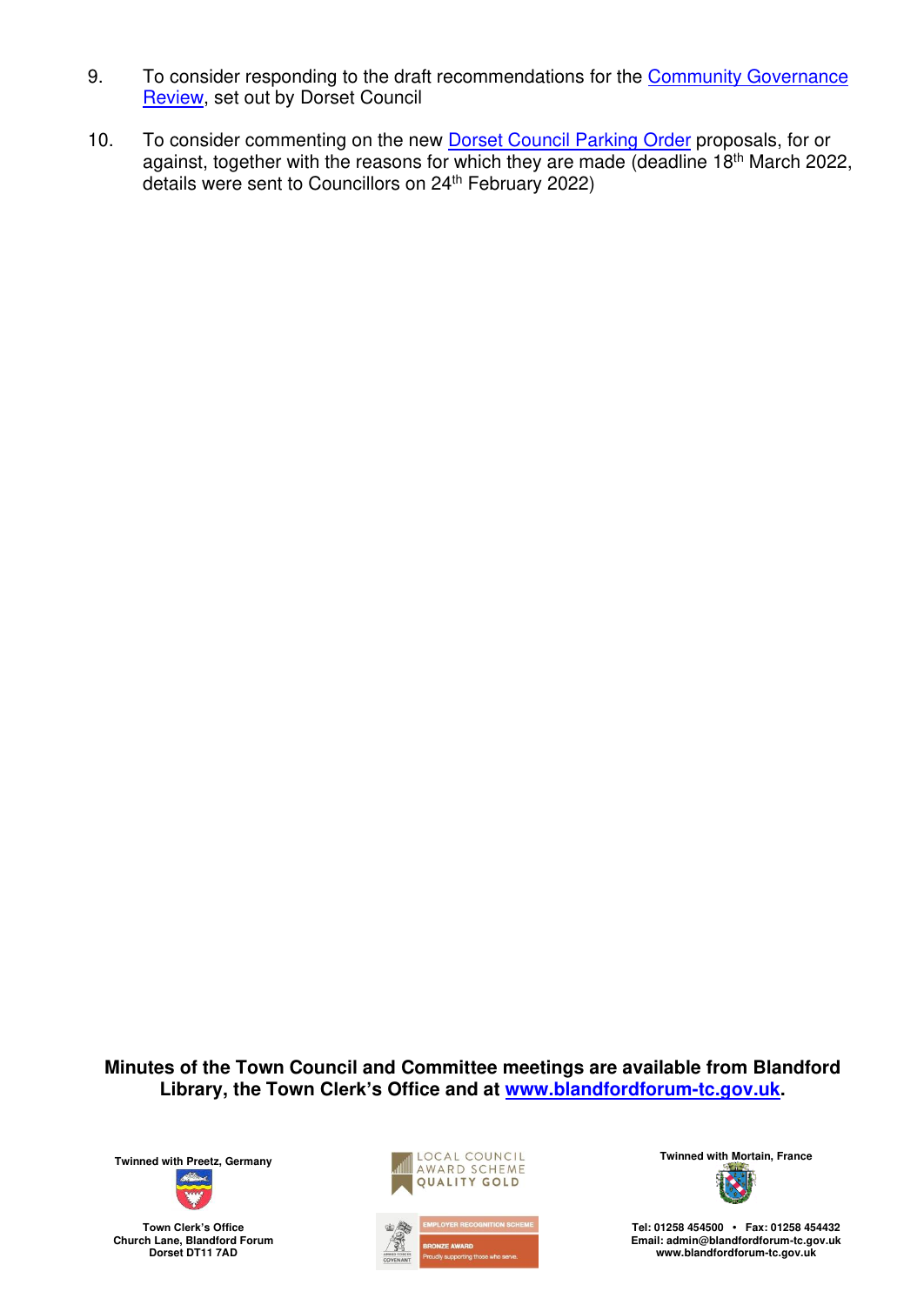## **PLANNING APPENDIX A – NEW PLANNING APPLICATIONS Planning Meeting on Monday 7th March 2022**

<span id="page-2-0"></span>

|                | Application & Date                                                                 | <b>Application Details</b>                                                                                                                                                                                                                                                                                                                                                                                                                                                                                                                                                                             | Comments/<br>Blandford + Neighbourhood Plan<br>2011-2033                                                                                                                                                                                              |
|----------------|------------------------------------------------------------------------------------|--------------------------------------------------------------------------------------------------------------------------------------------------------------------------------------------------------------------------------------------------------------------------------------------------------------------------------------------------------------------------------------------------------------------------------------------------------------------------------------------------------------------------------------------------------------------------------------------------------|-------------------------------------------------------------------------------------------------------------------------------------------------------------------------------------------------------------------------------------------------------|
|                | P/LBC/2021/04110<br><b>Bjorn Construction Ltd</b><br>4 <sup>th</sup> February 2022 | <b>Sapling Cottage East Street</b><br>Repair of existing brick, flint and stone boundary wall.                                                                                                                                                                                                                                                                                                                                                                                                                                                                                                         | B8 - Town Centre Boundary/<br><b>Primary Shopping Area</b>                                                                                                                                                                                            |
| $\overline{2}$ | P/HOU/2022/00739<br>Mr B Palmer<br>8 <sup>th</sup> February 2022                   | <b>Cranleigh Cottage St Leonards Avenue</b><br>Erect ground floor extension, (demolish existing porch). Erect new sun<br>room, (demolish existing sun room).                                                                                                                                                                                                                                                                                                                                                                                                                                           | B11 - Managing Design in the<br><b>Conservation Area</b>                                                                                                                                                                                              |
| 3              | P/HOU/2021/05760<br>Mr P Grenville-Hunt<br>15th February 2022                      | <b>63 Salisbury Road</b><br>Removal of existing single garage. Erect double car port                                                                                                                                                                                                                                                                                                                                                                                                                                                                                                                   | B11 - Managing Design in the<br><b>Conservation Area</b>                                                                                                                                                                                              |
| 4              | P/DCC/2021/01597<br>Dorset Council<br>17th February 2022                           | <b>Land south-east of Sunrise Business Park and north of the A350</b><br><b>Blandford Bypass</b><br>Development of a waste management centre for the bulking and transfer<br>of waste and recyclables, comprising a covered waste transfer station,<br>with waste storage, sprinkler tank and pump house, and a split-level<br>household recycling centre with vehicle unloading bays and partially<br>covered central yard, a dedicated 're-use centre', WEEE storage<br>building, office building, staff parking area, weighbridge and associated<br>landscaping. Formation of new access from A350. | B3 - Employment<br>Further information in the form<br>of a Hydrogeological Risk<br>Assessment Report has been<br>submitted to complete the<br>Environmental Statement on this<br>application, on which the case<br>officer would welcome<br>comments. |
| 5              | P/LBC/2022/00960<br>Mr J Dickson<br>28th February 2022                             | <b>24 Orchard Street</b><br>Planning and Listed Building Applications for the replacement of a<br>window with a door, replacement of a door with a window and internal<br>alterations.                                                                                                                                                                                                                                                                                                                                                                                                                 | B11 - Managing Design in the<br><b>Conservation Area</b>                                                                                                                                                                                              |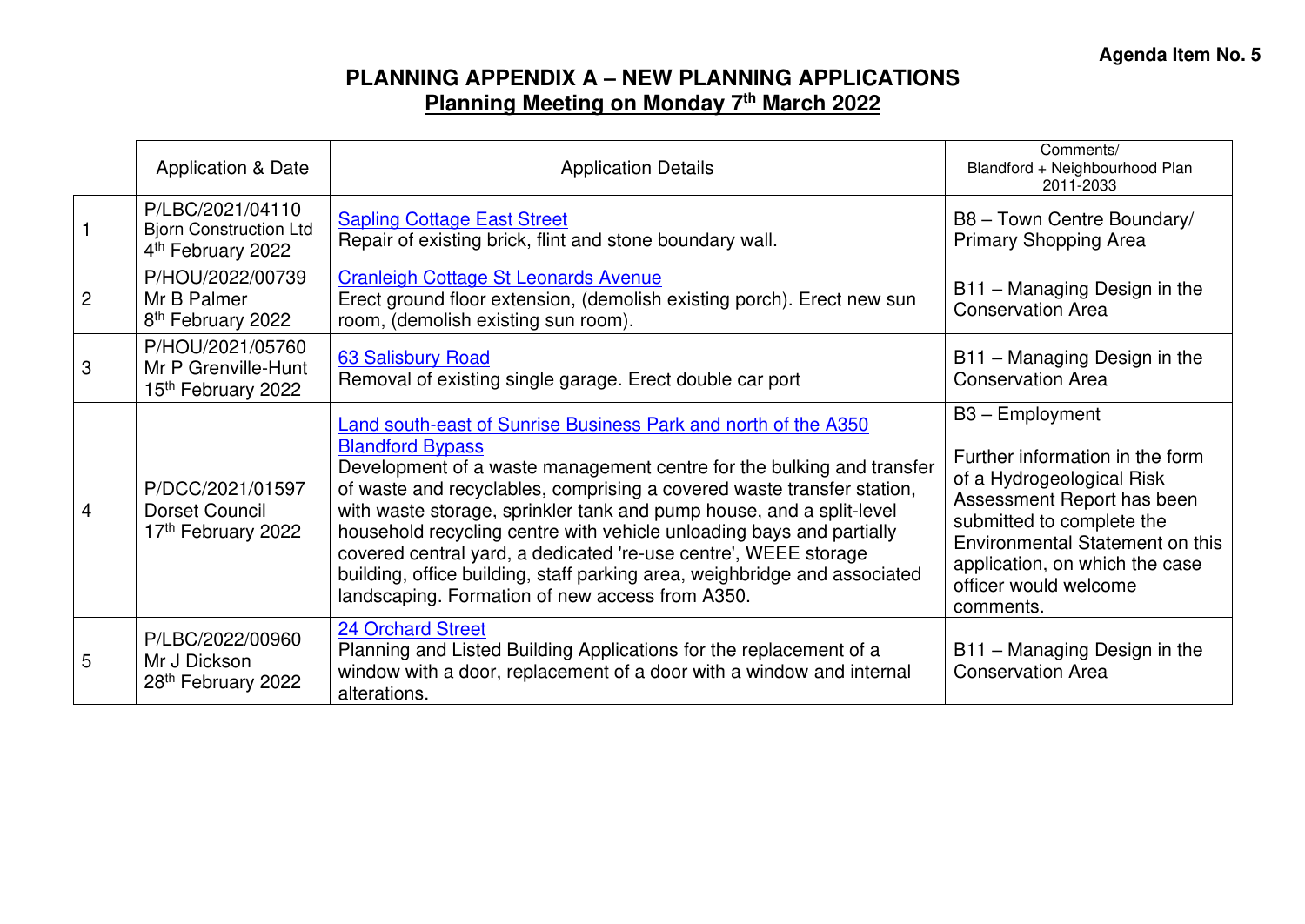## **Previous Applications:**

|                                                                   |                                                                                                                                                                                                                                                                                                                                                                                                                                                                                                                                                                                                                                   | <b>Town Council</b>                                                                                                                                       | <b>Dorset Council</b> |
|-------------------------------------------------------------------|-----------------------------------------------------------------------------------------------------------------------------------------------------------------------------------------------------------------------------------------------------------------------------------------------------------------------------------------------------------------------------------------------------------------------------------------------------------------------------------------------------------------------------------------------------------------------------------------------------------------------------------|-----------------------------------------------------------------------------------------------------------------------------------------------------------|-----------------------|
| 2/2020/0400/HOUSE<br>Mr & Mrs Palmer<br>May 2020                  | <b>Cranleigh Cottage St Leonards</b><br>Avenue<br>Install 2 No. roof lights on garage.                                                                                                                                                                                                                                                                                                                                                                                                                                                                                                                                            | No objection. There is no loss of<br>amenity to nearby properties<br>and there may be a net carbon<br>offset gain because of the use of<br>natural light. | <b>Granted</b>        |
| P/DCC/2021/01597<br>Minerals & Waste<br>14 <sup>th</sup> May 2021 | <b>Land south-east of Sunrise</b><br>Business Park and north of the<br><b>A350 Blandford Bypass</b><br>Development of a waste<br>management centre for the bulking<br>and transfer of waste and<br>recyclables, comprising a covered<br>waste transfer station, with waste<br>storage, sprinkler tank and pump<br>house, and a split-level household<br>recycling centre with vehicle<br>unloading bays and partially<br>covered central yard, a dedicated<br>'re-use centre', WEEE storage<br>building, office building, staff<br>parking area, weighbridge and<br>associated landscaping. Formation<br>of new access from A350. | No objections to the application.                                                                                                                         | No decision           |